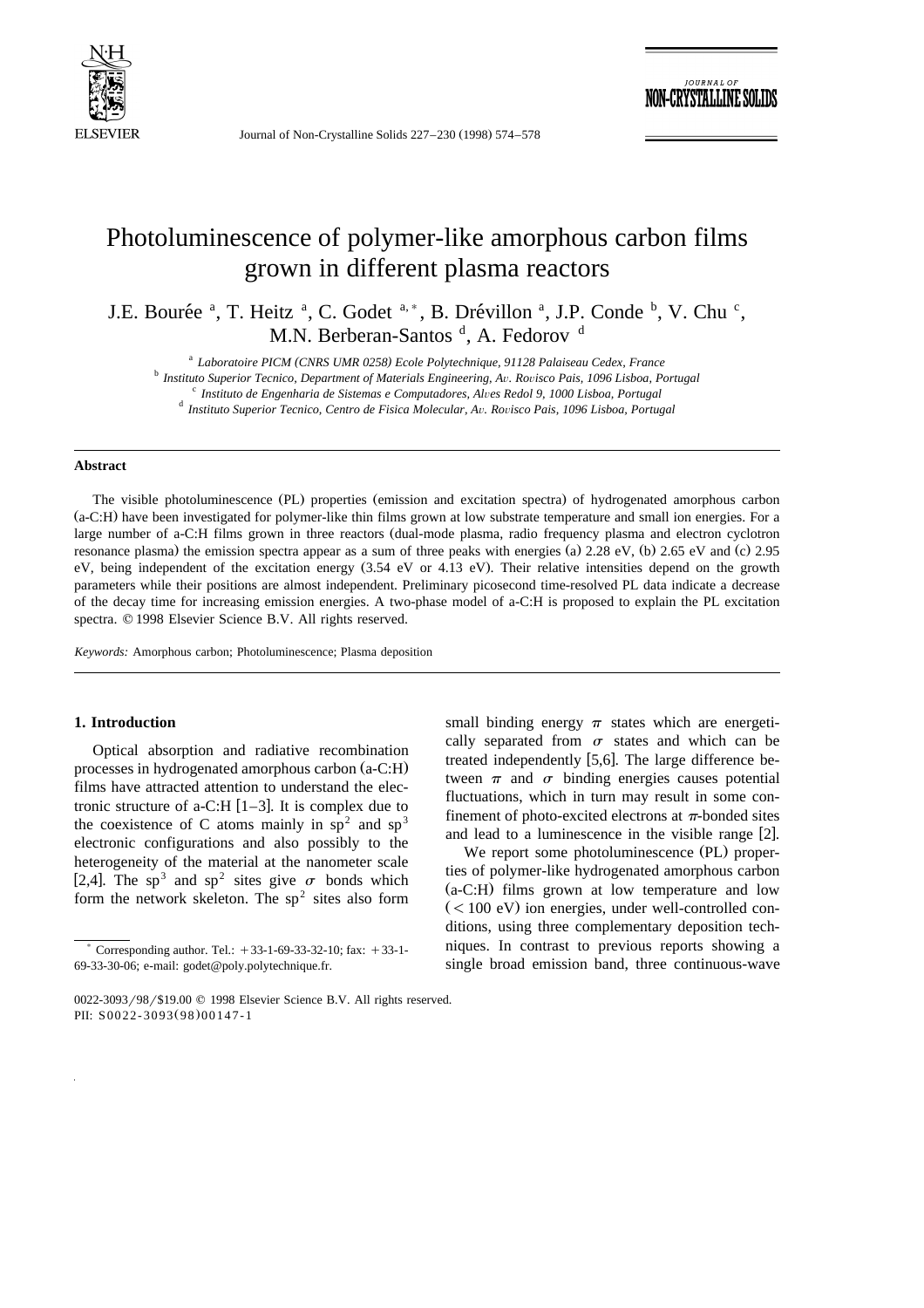PL emission bands are evidenced. Their origin is investigated using excitation spectroscopy and picosecond time-resolved PL.

## **2. Experimental**

To eliminate effects related only to particular growth techniques, three plasma reactors have been used, including (i) a dual-mode plasma (surface wave-coupled microwave (MW) and capacitivelycoupled radiofrequency (RF) plasma enhanced chemical vapor deposition (PECVD)) reactor using  $(H_2-Ar)$  mixtures in the MW plasma and fed with butane in the MW post-discharge  $[7]$ ,  $(ii)$  a pure RF plasma fed with ethylene, and (iii) an electron cyclotron resonance (ECR) plasma fed with ethylene or methane, either in the post-discharge region or directly through the cavity source  $[8,9]$ . Mean ion energies remain lower than 100 eV in all cases, and may be monitored in reactors (i) and (ii) through the RF power applied to the substrate holder. A post-deposition treatment by a pure Ar plasma  $(RF + MW)$ has also been performed (Table 1).

The films were grown on the polished surface of single crystal silicon (c-Si) substrates for PL and ultra violet-visible  $(1.5-4.5 \text{ eV})$  ellipsometry measurements, along with Rutherford backscattering (RBS) and elastic recoil detection (ERD) stoichiometry measurements. Polymer-like carbon films with low densities  $(1.2 \text{ to } 1.7 \text{ g cm}^{-3})$ , high H content  $(40 \text{ m})$ to 50 at.%), wide  $E_{04}$  bandgaps (2.5 to 4.0 eV) and low refractive indices  $(1.2 \text{ to } 1.7)$  have been obtained. Ex situ measurements show an O content  $\leq$  5 at.%, which may originate either from the quartz

chamber walls of the reactor  $(i)$  or from atmosphere exposure.

PL measurements were performed with a spectrometer (SPEX Fluorolog) system. UV light from a Xe arc lamp was focused onto the sample through a  $0.22$  m monochromator with a  $1.25$  mm slit (excitation bandwidth of  $4.5$  nm). The excitation light incidence angle was  $\approx 50-75^{\circ}$ . The resulting photoluminescence was collected by a 0.22 m monochromator with a 1.25 mm slit (emission bandwidth of  $2.25$  nm) coupled with a photomultiplier tube. The system optical response has been calibrated using a solution of rhodamine. No correction has been made for interferences inside the a-C:H films.

Picosecond time-resolved luminescence intensity decays were obtained by the single-photon timing method with excitation from a dye laser (Coherent 701-2), delivering  $\sim$  4 picosecond pulses ( $\approx$  40  $nJ$ /pulse) at a frequency of 3.4 MHz. Detection by a microchannel plate photomultiplier was done by passing the emission through a depolarizer and then through a monochromator (Jobin-Yvon HR320). The instrument response function had an effective full width at half maximum of  $\sim$  35 ps [10].

## **3. Results**

Continuous-wave photoluminescence emission and excitation spectra were measured at room temperature. It appears that all three PECVD processes are suitable for the growth of polymeric a-C:H films with visible PL properties. When the excitation energy is set at 2.30 eV, the PL emission spectra is one band  $(E<sub>em</sub> \approx 2.0 \text{ eV})$ , whose intensity decreases as a function of ion bombardment energy  $[11,12]$ .

Table 1 Growth conditions, optical gap  $(E_{04})$  and thickness *(d)* for a-C:H films of Fig. 1

| Sample | Reactor    | Pressure (Pa) | $MW$ power $(W)$ | RF power (mW cm <sup><math>-2</math></sup> ) | Comments                                 | $T_{\rm c}$ (K) | $E_{04}$ (eV) | $d$ (nm) |
|--------|------------|---------------|------------------|----------------------------------------------|------------------------------------------|-----------------|---------------|----------|
| (1)    | $RF + MW$  | 40            | 400              | 170                                          | $H_{2}$ -Ar carrier                      | 343             | 3.45          | 250      |
| (2)    | $RF + MW$  | 40            | 400              | 225                                          | $H_{2}$ –Ar carrier                      | 343             | 2.85          | 300      |
| (3)    | $RF + MW$  | 40            | 400              | 280                                          | $H_{2}$ -Ar carrier                      | 343             | 2.60          | 270      |
| (4)    | $RF + MW$  | 40            | 400              | 280                                          | $(3) + Ar (RF + MW)$<br>plasma treatment | 343             |               |          |
| (5)    | RF         | 13            |                  | 100                                          | $H_2$ -diluted $C_2H_4$                  | 473             | 3.21          | 50       |
| (6)    | <b>ECR</b> | 1.3           | 150              |                                              | CH <sub>4</sub> /source                  | 473             | 3.00          | 610      |
| (7)    | <b>ECR</b> | 1.3           | 150              |                                              | $C_2H_4$ /post-discharge                 | 473             | 3.10          | 500      |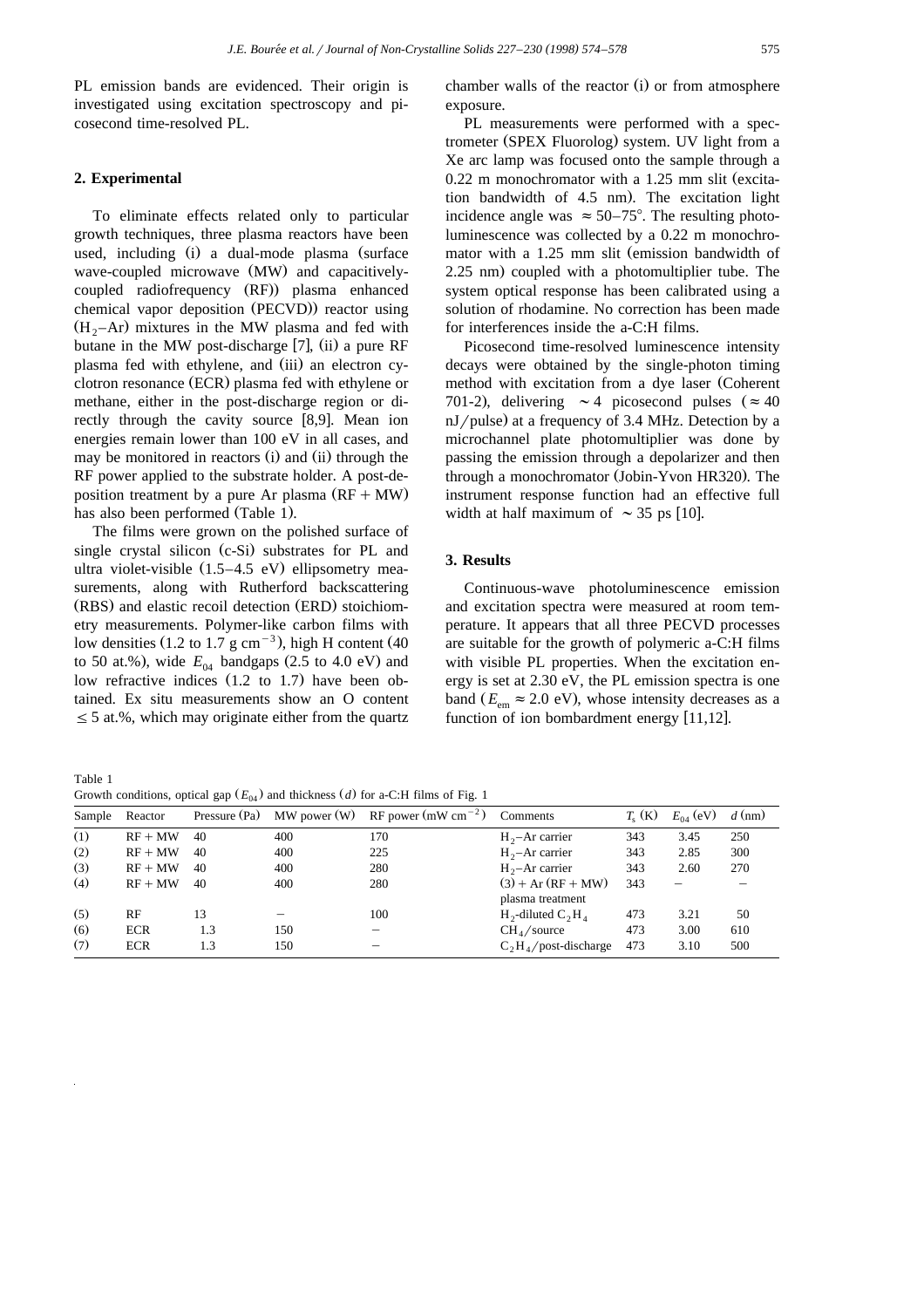In contrast, a new result appears for larger excitation energies (Fig. 1). A peak at  $2.65$  eV is observed from film  $(2)$  while from film  $(4)$  the emission spectrum is two bands at 2.65 eV and 2.95 eV. The non-luminescent film (3) shows that no PL emission band arises from the optical setup.

More generally, the a-C:H emission spectra appear as a sum of three peaks with energies (a)  $2.28 \pm 0.10$  eV, (b) 2.65 eV and (c) 2.95 eV, being independent of the excitation energy  $(3.54 \text{ eV} \text{ or }$ 4.13 eV). Their relative intensities depend on the growth parameters while the position of peak (a) may be weakly dependent on the growth parameters or possibly on interference effects for the thicker films. The existence of three emission peaks in a-C:H is not reactor-dependent.

A series of a-C:H films with different optical gaps has been grown in the dual plasma reactor (i) using increasing RF power densities (up to 280 mW  $cm^{-2}$ or  $100$  W nominal power). Fig. 2 shows that this



Fig. 1. PL emission intensities (in log scale) from a-C:H films prepared by different techniques: (a) dual-plasma  $(1-2-3-4)$ ; (b) RF  $(5)$  and ECR  $(6-7)$ .



Fig. 2. Optical gap  $E_{04}$  ( $\pm$  0.05 eV) and normalized PL emission intensities (reproducibility  $\pm 30\%$ ) for films grown in the dualmode plasma reactor. The lines are guides to the eye.

results in a decrease of the optical gap  $E_{04}$  (energy at  $\alpha = 1.10^4$  cm<sup>-1</sup>) deduced from the Forouhi– Bloomer modelling of ellipsometry data. Changes in the shape of the PL emission and excitation spectra are observed as a function of RF power. However, it is difficult to decompose the respective contributions to peaks (a), (b) and (c) so that only total intensities measured at the peak position were considered and normalized to the film absorbance spectrum.

For emission peaks (a) and (c), the normalized excitation spectrum is constant  $(\pm 30\%)$  between the energy  $E_{04}$  and about 4.5 eV. This result may be interpreted as a constant PL efficiency for all excitation energies in this range. The normalized intensities measured at each peak energy (using  $3.54$  eV excitation in Fig. 2) show that the PL efficiencies for the different peaks are of the same order of magnitude. PL efficiencies are nearly independent on RF power up to 60 W corresponding to  $E_{0.4} \approx 3.0 \text{ eV}$ . Above 60 W, the decrease of PL efficiency is larger for peak (a) than for peak (c), leading to a relative enhancement of the blue part of the PL spectrum at the higher RF power.

For the same films as in Fig. 2, peak  $(c)$  excitation spectra are reported in Fig. 3 after normalization to the maximum intensity (obtained at 5.4 eV excitation) but without normalization to the film absorbance spectrum. For the larger bandgap films, a single quasi-exponential spectrum is observed with an inverse slope  $(E_I \approx 1.5 \text{ eV})$  while for the denser films with a smaller gap two quasi-exponential regimes are evident with respective inverse slopes,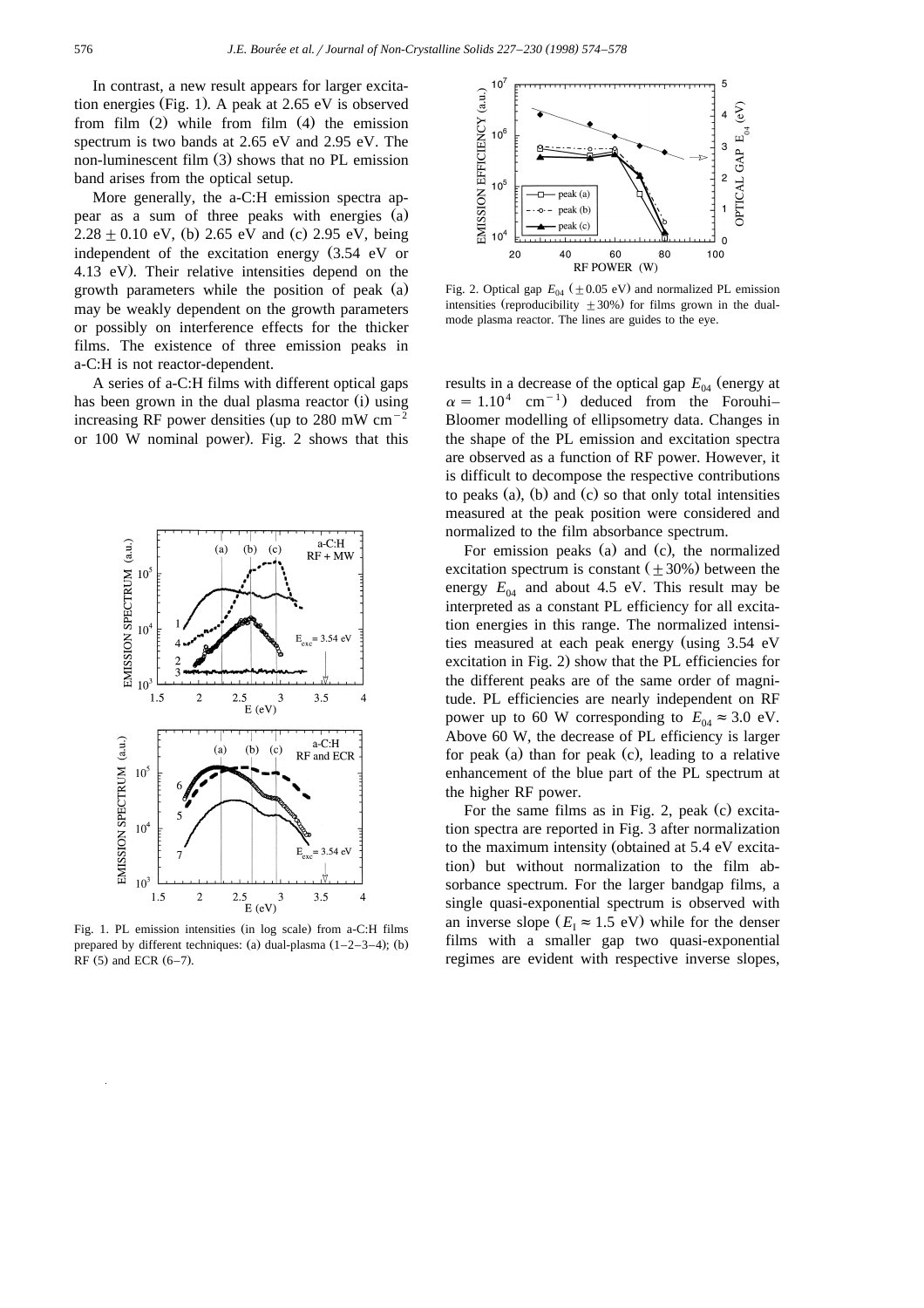

Fig. 3. Relative excitation spectra of emission peak (c) from the same films as in Fig. 2. The inverse slopes of exponential fits are indicated for phase I and phase II.

 $E_{\text{I}} \approx 1.7 \text{ eV}$  and  $E_{\text{II}} \approx 0.45 \text{ eV}$  (the latter regime dominating above  $4.5$  eV).

# **4. Discussion**

A two-phase *heterogeneous* model for the a-C:H films is thus proposed to account for the PL properties. The description of a-C:H as a denser mixed  $sp<sup>2</sup> - sp<sup>3</sup>$  phase II embedded in a hydrogenated (short  $CH<sub>2</sub>$  chains) polymer-like phase I has been previously suggested [4]. It is likely that the polymer-like phase contains residual isolated  $C=C$  bonds while phase II is expected to contain mostly clustered  $C=C$ . Since the excitation spectrum of peak  $(c)$  in polymeric a-C:H with wider bandgap is typical of phase I, this indicates that the photo-excited carriers are probably trapped at isolated  $C=C$  sites in phase I, after thermalization.

Picosecond time-resolved PL (in the range  $5$  ps–1 ns) on each emission band has been performed on different films (corresponding to Fig. 1a samples) to minimize the interplay between the three bands and using different experimental bandwidths,  $\Delta E$ : sample 1 ( $E_{\text{em}} = 2.34 \text{ eV}$ ,  $\Delta E = 0.23 \text{ eV}$ ); sample 2  $(E_{em} = 2.64 \text{ eV}, \Delta E = 0.52 \text{ eV})$  and sample 4  $(E_{em}$  $=$  2.95 eV,  $\Delta E$  = 0.65 eV). Fig. 4 shows the deconvoluted experimental decays approximated by analytic functions. Non-exponential decays have been observed, with an increase of the typical initial decay time by nearly 2 decades from peak  $(c)$  in sample  $(4)$ 



Fig. 4. Analytic approximation of the time-resolved PL excited at 4.0 eV for peaks (a), (b) and (c) corresponding respectively to samples 1, 2 and 4 from Fig. 1.

 $(\tau_c \approx 5 \text{ ps})$  to peak (a) in sample (1)  $(\tau_s \approx 200 \text{ ps})$ consistent with exciton radiative recombination. This conclusion needs to be confirmed by decay time spectroscopy studies on the same a-C:H film. More detailed analysis of the time-resolved PL will be reported elsewhere.

# **5. Conclusion**

Novel PL emission characteristics have been evidenced for polymeric a-C:H films grown using complementary PECVD techniques. They indicate that a-C:H is heterogeneous and may be described by a two phase model involving a denser mixed  $sp^2-sp^3$ phase in a highly hydrogenated polymeric tissue.

#### **Acknowledgements**

This work was supported by JNICT-CNRS exchange program.

#### **References**

- [1] J. Robertson, E.P. O'Reilly, Phys. Rev. B 35 (1987) 2946.
- [2] J. Robertson, J. Non-Cryst. Solids 198-200 (1996) 615.
- [3] F. Demichelis, S. Schreiter, A. Tagliaferro, Phys. Rev. B 51  $(1995)$  2143.
- [4] C. Jäger, J. Gottwald, H.W. Spiess, R.J. Newport, Phys. Rev. B 50 (1994) 846.